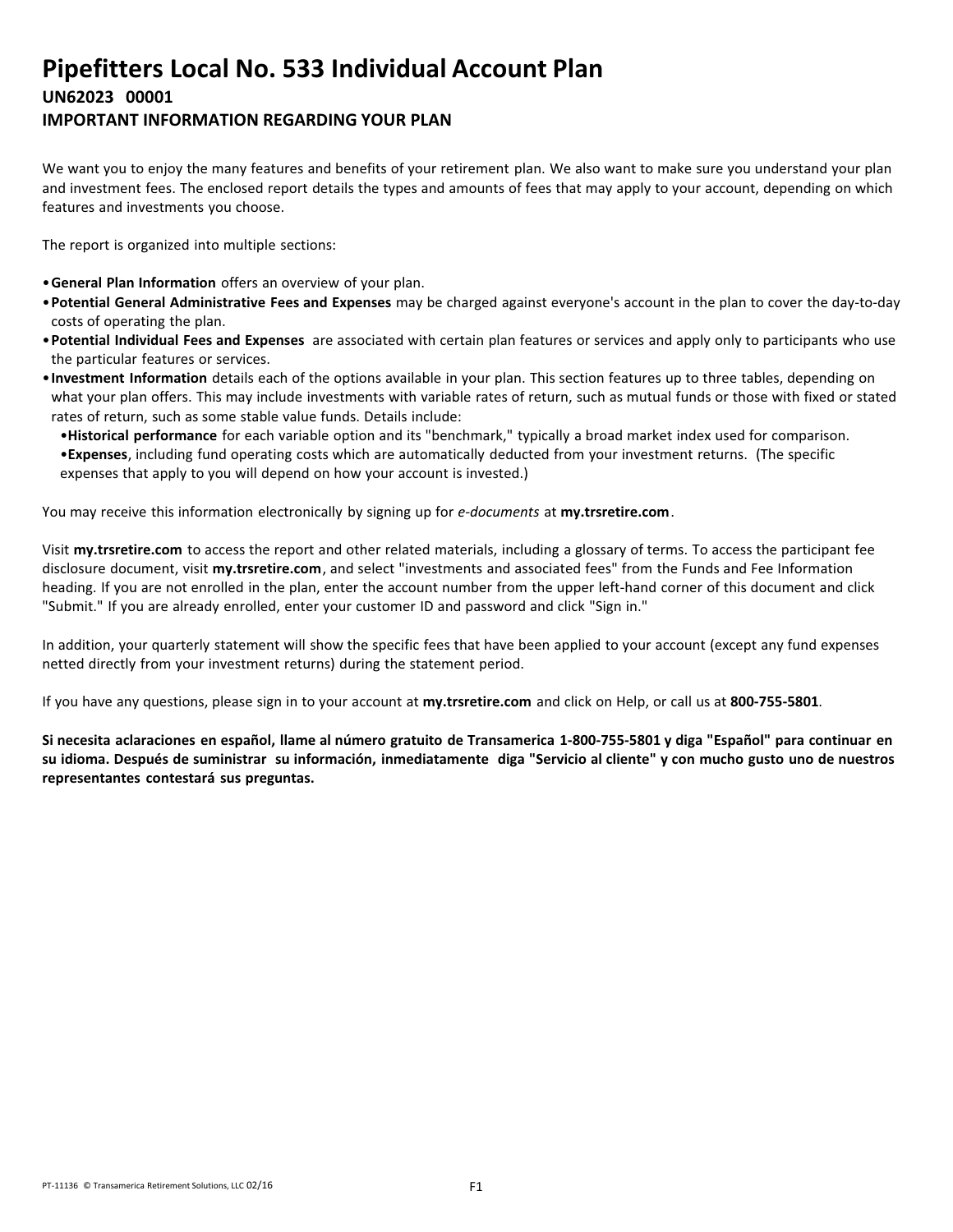## **Pipefitters Local No. 533 Individual Account Plan UN62023 00001 IMPORTANT INFORMATION REGARDING YOUR PLAN**

Disclosure Chart as of July 13, 2016

Your plan offers a convenient way to save for retirement and provides unique features and benefits not available elsewhere. You have the opportunity to make the plan work harder for you by committing early to disciplined savings, taking full advantage of the tools and services available, maintaining a long-term investment strategy, and understanding the plan, including investment options and fees. This document is required to be sent to you to help you understand your retirement plan and will be updated annually and when certain types of changes are made. Although you should review this important information, no action is required on your part.

| <b>General Plan Information</b>                                      |                                                                                                                                                                                                                                                                                                                                                                                                                                                                                                                                                                                                                                                                                                                                                                                                                                                                                                                                       |
|----------------------------------------------------------------------|---------------------------------------------------------------------------------------------------------------------------------------------------------------------------------------------------------------------------------------------------------------------------------------------------------------------------------------------------------------------------------------------------------------------------------------------------------------------------------------------------------------------------------------------------------------------------------------------------------------------------------------------------------------------------------------------------------------------------------------------------------------------------------------------------------------------------------------------------------------------------------------------------------------------------------------|
| How to Direct Your Investments                                       | You decide how your account will be invested among the available investment options by calling<br>800-755-5801 or going to my.trsretire.com.                                                                                                                                                                                                                                                                                                                                                                                                                                                                                                                                                                                                                                                                                                                                                                                          |
| Transfer and/or Investment<br><b>Allocation Restrictions</b>         | There are no transfer restrictions imposed by the Plan. Please see Table 1 for transfer restrictions that may<br>be imposed by the investment options.<br>You may change your investment allocation at any time. No plan level allocation restrictions apply.                                                                                                                                                                                                                                                                                                                                                                                                                                                                                                                                                                                                                                                                         |
| Voting, tender and similar rights<br>and restrictions on such rights | Mutual Funds—The Plan Sponsor shall have the right to exercise voting and tender rights attributable to<br>mutual funds offered under the Plan.                                                                                                                                                                                                                                                                                                                                                                                                                                                                                                                                                                                                                                                                                                                                                                                       |
| List of Investment Alternatives                                      | For the listing of the Plan's investment alternatives, please see the attached Comparative Investment Chart.<br>Your plan also offers PortfolioXpress. PortfolioXpress is a service that provides an investment mix of the<br>designated investment alternatives offered under your plan based on the target retirement year you select.<br>Your account is rebalanced to become more conservative as you approach your target retirement year.                                                                                                                                                                                                                                                                                                                                                                                                                                                                                       |
| <b>Potential General Administrative Fees and Expenses</b>            |                                                                                                                                                                                                                                                                                                                                                                                                                                                                                                                                                                                                                                                                                                                                                                                                                                                                                                                                       |
| Administrative Fee - Per Account /<br><b>QDRO Processing Fee</b>     | This plan imposes certain charges on an individual participant rather than on a plan-wide basis. These<br>charges may arise based on services provided to an individual participant (e.g. processing a qualified<br>domestic relations order (QDRO) in case of a divorce, locating a missing participant, providing services<br>requested by a particular participant such as charges for overnight delivery of a benefits check or application<br>materials). In addition, buying or selling some investments may result in charges to an individual participant,<br>such as commissions or redemption type fees. For applicable redemption fees, please see the Comparative<br>Investment Chart. Redemption fees, when applicable, will be shown on your quarterly benefit statements.                                                                                                                                              |
| Administrative Fee - Pro Rata                                        | The plan incurs recordkeeping fees of up to 0.12% of the total amount of all participant accounts. These fees<br>may be paid, in whole or in part, from revenue (e.g. 12b-1 fees, administrative fees) that Transamerica<br>Retirement Solutions or its affiliates receive from plan investment options. If this revenue is not adequate to<br>cover the fees, the shortfall will be deducted on a pro rata basis from the plan investment options held in<br>participant accounts. The actual amounts deducted from participant accounts, as well as a description of the<br>services to which the fee relates, will be reported on quarterly benefit statements.<br>The Plan also incurs expenses for general Plan administrative services (e.g. legal, accounting). The Plan pays<br>for these expenses by deducting \$.10 per hour from the total amount that is allocated to the Plan in the<br>Collective Bargaining Agreement. |
| Plan Service Credit                                                  | The plan service credit represents an expense refund for one or more of the investment funds offered by<br>your plan. When applicable, a plan service credit is added to your account and lowers the effective annual<br>expense ratios of the investment fund(s) for which a plan service credit applies. Any plan service credit will<br>be reported on your quarterly benefit statements.                                                                                                                                                                                                                                                                                                                                                                                                                                                                                                                                          |
|                                                                      | Potential Individual Fees and Expenses — applicable only to those using specific features or services                                                                                                                                                                                                                                                                                                                                                                                                                                                                                                                                                                                                                                                                                                                                                                                                                                 |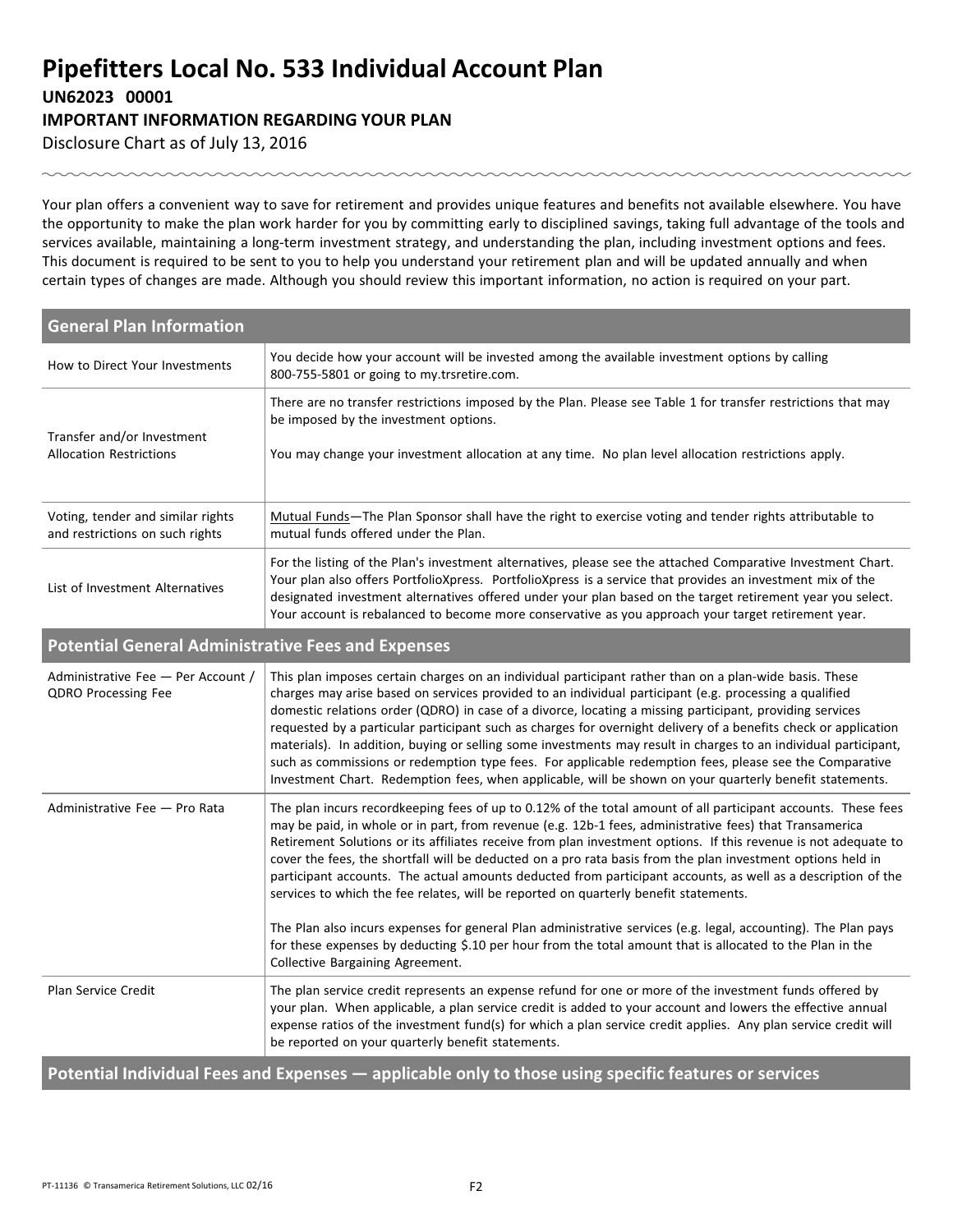| Shareholder Type Fees | For applicable redemption fees, please see the Investment Information section. Changes in these fees are<br>announced separately. The amount deducted from your account as well as a description of the services to<br>which the fee relates will be reported on your quarterly benefit statement. |
|-----------------------|----------------------------------------------------------------------------------------------------------------------------------------------------------------------------------------------------------------------------------------------------------------------------------------------------|

#### **Investment Information**

This information is provided to help you compare the investment options under your plan. Additional investment related information (including more current performance information) is available at my.trsretire.com. You may obtain, free of charge, a paper copy of certain investment information posted at my.trsretire.com by contacting Transamerica at 800-755-5801 or at 4333 Edgewood Road NE, Mail Drop 0001, Cedar Rapids, IA, 52499, Attention: Fee Disclosure. The information available includes each investment option's issuer, objectives, goals, principal strategies, principal risks, holdings, turnover rate, value and updated performance and expense information; as well as a glossary of terms, information about calculating benefits, available distribution options and (where appropriate) prospectuses and annual reports.

The following table focuses on investment options that have variable rates of return, and shows fee and expense information, as well as investment performance for each investment option and that of the appropriate benchmark, or index. If your plan offers balanced, asset allocation or target retirement funds, which are comprised of a mix of stock and bond investments, you will see two broad-based benchmarks, a stock index and a bond index. Because they are made through a retirement plan, your investments in these funds are not subject to front-end or back-end loads, which are a form of sales commission charged at the time of purchase or sale. Please note the following:

- The investment performance of each investment option is shown net of (or after) fees, while the benchmark or index investment performance is reported on a gross (before fees) basis. If the option has less than a ten year history, the investment performance of both the investment option and the index are shown since inception, with the inception date shown after the investment option name. Returns of less than one year are not annualized. Performance prior to the inception date of the share class (if any) is based on returns of an older share class, which have been adjusted for expenses.
- Total Annual Operating Expenses of an investment option are the expenses you pay each year, which reduce the rate of return you earn. In some cases, a fund may waive or reimburse certain expenses. If a fund has waived expenses in the past year, you will see a different gross (G) (before waivers) and net (N) (after waivers) expense ratio. So while an investor could have been charged as much as the gross expense rate in the past year, they will only have paid the net expense rate because of the waivers. Fund specific operating expense details are available at **my.trsretire.com.**
- Shareholder-type fees, if any, are in addition to Total Annual Operating Expenses. Fees and expenses are only one of many factors to consider when you decide to invest in an investment option.
- You may also want to think about whether an investment in a particular option, along with your other investments, will help you achieve your financial goals.
- The performance data quoted represents past performance. Past performance does not guarantee how the investment option will perform in the future. Your investment in these options will fluctuate and you could lose money. Current performance may be lower or higher than the performance data quoted.
- The cumulative effect of fees and expenses can substantially reduce the growth of your retirement savings. Visit the Department of Labor's website for an example showing the long-term effect of fees and expenses at www.dol.gov/ebsa/publications/401k\_employee.html.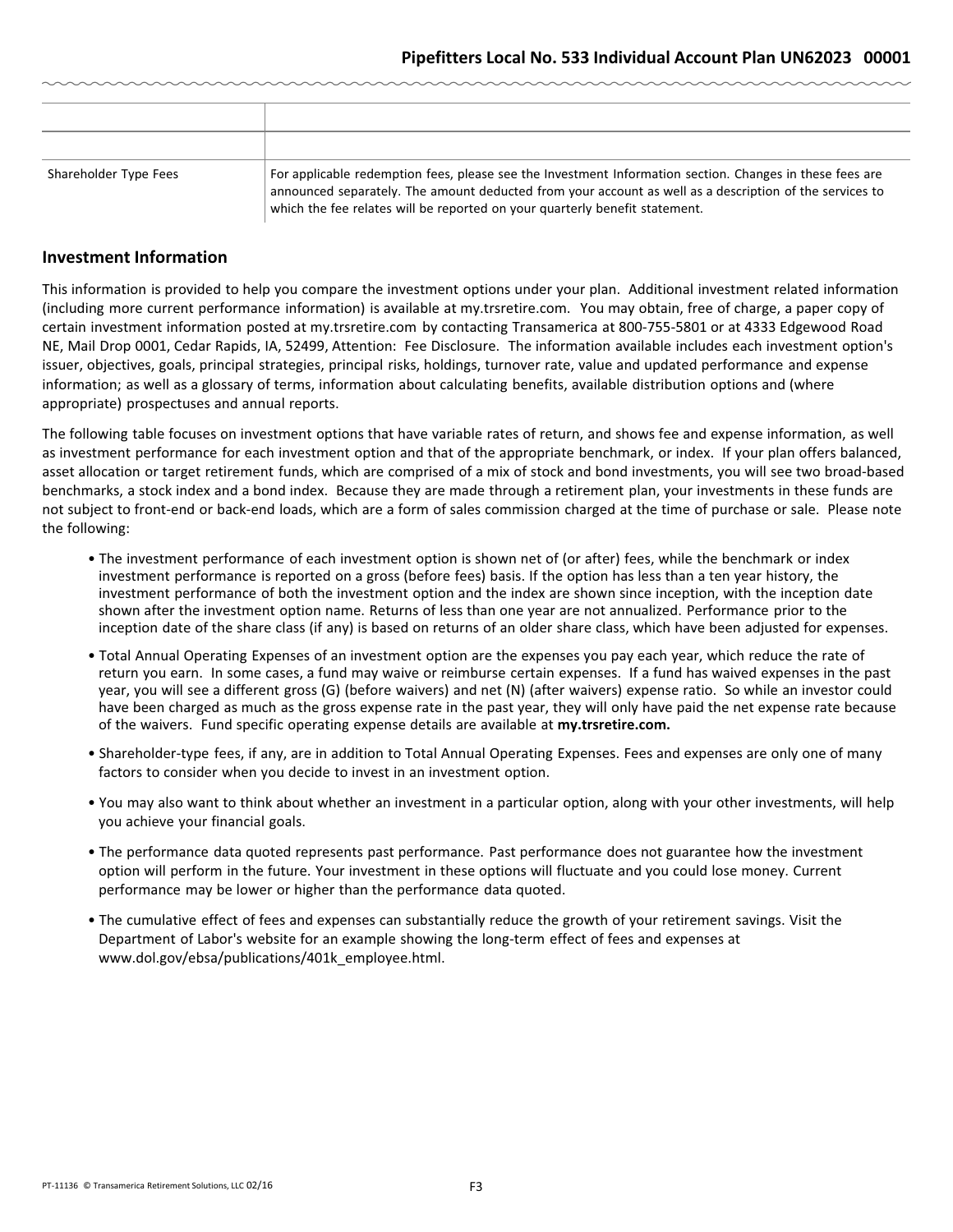### **Pipefitters Local No. 533 Individual Account Plan UN62023 00001**

| <b>Comparative Investment Chart - Table 1 Variable Options</b> |                       |                                                                      |            |      |                                                        |                                       |  |  |
|----------------------------------------------------------------|-----------------------|----------------------------------------------------------------------|------------|------|--------------------------------------------------------|---------------------------------------|--|--|
| Name of Option (Inception Mo/Yr) Index(es)                     | <b>Type of Option</b> | <b>Total Annual Operating</b><br><b>Expenses</b><br>G: Gross; N: Net |            |      | <b>Average Annual Total Return</b><br>as of 12/31/2015 |                                       |  |  |
|                                                                |                       | As $%$                                                               | Per \$1000 | 1Yr. | 5Yr.                                                   | 10yr. or<br><b>Since</b><br>Inception |  |  |

#### **Bonds**

| <b>Transamerica Partners Government Institutional Money</b><br>Market (09/00) | Cash<br>Equivalent/Money<br>Market | $0.62\%$ G<br>$0.50\%$ N | \$6.20G<br>\$5.00 N | 0.00% | $0.00\%$ | 1.18% |
|-------------------------------------------------------------------------------|------------------------------------|--------------------------|---------------------|-------|----------|-------|
| Index: Citigroup Treasury Bill 3 Month Index                                  |                                    |                          |                     | 0.03% | 0.05%    | 1.17% |
| Diversified Institutional Stable Pooled Fund (01/97)                          | Stable Value                       | 0.95% G<br>$0.95%$ N     | \$9.50G<br>\$9.50 N | 1.01% | 1.22%    | 2.38% |
| Index: BofA ML 91 day T bill Index                                            |                                    |                          |                     | 0.05% | 0.07%    | 1.24% |

**Shareholder-Type Fees / Comments:** Please note that money transferred out of the Diversified Institutional Stable Pooled Fund cannot be transferred to a competing option for a period of 90 days. Amounts transferred out of the Diversified Institutional Stable Pooled Fund can be transferred back at any time.

| Transamerica Partners Institutional Core Bond (09/00) | Intermediate-Term<br><b>Bonds</b> | $0.71\%$ G<br>$0.65%$ N | $$7.10 \text{ G}$<br>\$6.50 <sub>N</sub> | 0.21% | 3.72% | 4.67% |
|-------------------------------------------------------|-----------------------------------|-------------------------|------------------------------------------|-------|-------|-------|
| Index: Barclays Aggregate Bond Index                  |                                   |                         |                                          | 0.55% | 3.25% | 4.51% |

### **Stocks**

| <b>MFS Value R3 (01/96)</b>          | Large-Cap Value<br><b>Stocks</b> | $0.90\%$ G<br>$0.87\%$ N | \$9.00 <sub>G</sub><br>\$8.70 N | $-0.79%$ | 11.44% | 7.23% |
|--------------------------------------|----------------------------------|--------------------------|---------------------------------|----------|--------|-------|
| Index: Russell® 1000 Value Index     |                                  |                          |                                 | $-3.83%$ | 11.27% | 6.16% |
| Vanguard Institutional Index (07/90) | Large-Cap Blend<br>Stocks        | $0.04\%$ G<br>$0.04\%$ N | \$0.40 <sub>G</sub><br>\$0.40 N | 1.37%    | 12.54% | 7.31% |
| Index: S&P 500 Index                 |                                  |                          |                                 | 1.38%    | 12.57% | 7.31% |

**Shareholder-Type Fees / Comments:** If you exchange out of this fund, you will not be permitted to exchange back into the same fund within 30 calendar days.

| MainStay Large Cap Growth I (07/95)                   | Large-Cap Growth<br><b>Stocks</b> | $0.74%$ G<br>$0.72\%$ N  | \$7.40G<br>\$7.20 N             | 6.17%     | 12.67% | 8.95% |
|-------------------------------------------------------|-----------------------------------|--------------------------|---------------------------------|-----------|--------|-------|
| Index: Russell® 1000 Growth Index                     |                                   |                          |                                 | 5.67%     | 13.53% | 8.53% |
| Transamerica Partners Institutional Mid Value (10/01) | Mid-Cap Blend<br><b>Stocks</b>    | $1.02\%$ G<br>$0.90\%$ N | $$10.20 \text{ G}$<br>\$9.00 N  | $-0.65%$  | 11.60% | 7.63% |
| Index: Russell® Mid Cap Value Index                   |                                   |                          |                                 | $-4.78%$  | 11.25% | 7.61% |
| Baron Asset (06/87)                                   | Mid-Cap Growth<br><b>Stocks</b>   | 1.31% G<br>1.31% N       | $$13.10 \text{ G}$<br>\$13.10 N | $-0.08\%$ | 11.20% | 7.35% |
| Index: Russell® Mid Cap Growth Index                  |                                   |                          |                                 | -0.20%    | 11.54% | 8.16% |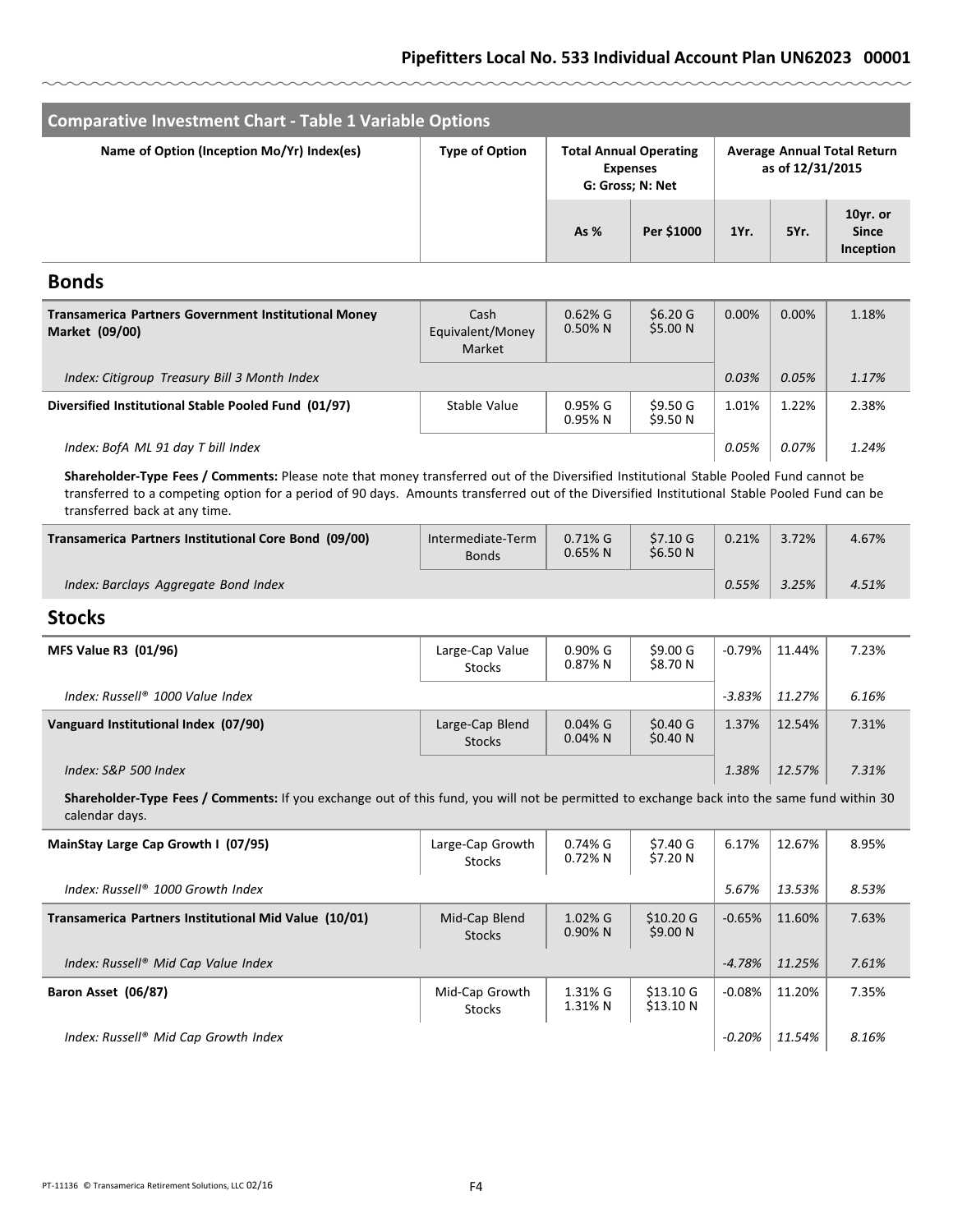#### **Pipefitters Local No. 533 Individual Account Plan UN62023 00001**

| Comparative Investment Chart - Table 1 Variable Options (continued) |                                  |                       |                                                                      |          |                                                        |                                       |  |  |
|---------------------------------------------------------------------|----------------------------------|-----------------------|----------------------------------------------------------------------|----------|--------------------------------------------------------|---------------------------------------|--|--|
| Name of Option (Inception Mo/Yr) Index(es)                          | <b>Type of Option</b>            |                       | <b>Total Annual Operating</b><br><b>Expenses</b><br>G: Gross; N: Net |          | <b>Average Annual Total Return</b><br>as of 12/31/2015 |                                       |  |  |
|                                                                     |                                  | As %                  | Per \$1000                                                           | 1Yr.     | 5Yr.                                                   | 10yr. or<br><b>Since</b><br>Inception |  |  |
| <b>Stocks</b>                                                       |                                  |                       |                                                                      |          |                                                        |                                       |  |  |
| Columbia Small Cap Value II Z (05/02)                               | Small-Cap Value<br><b>Stocks</b> | $1.02\%$ G<br>1.02% N | $$10.20 \text{ G}$<br>\$10.20 N                                      | $-2.90%$ | 9.74%                                                  | 7.18%                                 |  |  |

| Index: Russell® 2000 Value Index |  | $-7.47\%$ 7.67% | 5.57% |
|----------------------------------|--|-----------------|-------|
|----------------------------------|--|-----------------|-------|

**Shareholder-Type Fees / Comments:** If you have made a round trip trade in and out of the fund within 28 calendar days, you will be restricted from making additional transfers into the fund for the next 28 days.

| T. Rowe Price New Horizons (06/60) | Small-Cap Growth<br><b>Stocks</b> | 0.79% G<br>0.79%N | \$7.90 G<br>\$7.90 N | 4.50%  | 15.42% | 10.73% |
|------------------------------------|-----------------------------------|-------------------|----------------------|--------|--------|--------|
| Index: Russell® 2000 Growth Index  |                                   |                   |                      | -1.38% | 10.67% | 7.95%  |

**Shareholder-Type Fees / Comments:** If you exchange out of this fund, you will not be permitted to exchange back into the same fund within 30 calendar days.

| American Funds EuroPacific Gr R4 (04/84)  | World/Foreign<br><b>Stocks</b> | $0.85\%$ G<br>$0.85\%$ N | \$8.50 <sub>G</sub><br>\$8.50 <sub>N</sub> | $-0.82%$ | 3.62% | 4.58% |
|-------------------------------------------|--------------------------------|--------------------------|--------------------------------------------|----------|-------|-------|
| Index: MSCI All-Country World Ex-US Index |                                |                          |                                            | $-5.25%$ | 1.51% | 3.38% |

**Shareholder-Type Fees / Comments:** If you exchange out of this fund, you will not be permitted to exchange back into the same fund within 30 calendar days.

### **Multi-Asset/Other**

| <b>Transamerica Institutional Asset Allocation - Short Horizon</b><br>(09/00)              | <b>Asset Allocation</b> | $0.80\%$ G<br>$0.80\%$ N | \$8.00 G<br>\$8.00 N                       | $-0.72%$ | 3.62%  | 4.34% |
|--------------------------------------------------------------------------------------------|-------------------------|--------------------------|--------------------------------------------|----------|--------|-------|
| Index: Barclays Aggregate Bond Index                                                       |                         |                          |                                            | 0.55%    | 3.25%  | 4.51% |
| Index: S&P 500 Index                                                                       |                         |                          |                                            | 1.38%    | 12.57% | 7.31% |
| <b>Transamerica Institutional Asset Allocation - Short</b><br>Intermediate Horizon (09/00) | <b>Asset Allocation</b> | $0.85%$ G<br>$0.85%$ N   | \$8.50 <sub>G</sub><br>\$8.50 <sub>N</sub> | $-0.25%$ | 4.88%  | 4.54% |
| Index: Barclays Aggregate Bond Index                                                       |                         |                          |                                            | 0.55%    | 3.25%  | 4.51% |
| Index: S&P 500 Index                                                                       |                         |                          |                                            | 1.38%    | 12.57% | 7.31% |
| <b>Transamerica Institutional Asset Allocation - Intermediate</b><br>Horizon (09/00)       | <b>Asset Allocation</b> | $0.91%$ G<br>$0.91\%$ N  | \$9.10 <sub>G</sub><br>\$9.10 N            | 0.26%    | 6.04%  | 4.71% |
| Index: Barclays Aggregate Bond Index                                                       |                         |                          |                                            | 0.55%    | 3.25%  | 4.51% |
| Index: S&P 500 Index                                                                       |                         |                          |                                            | 1.38%    | 12.57% | 7.31% |
| Transamerica Institutional Asset Allocation - Intermediate<br>Long Horizon (09/00)         | <b>Asset Allocation</b> | $0.97%$ G<br>0.97%N      | \$9.70 <sub>G</sub><br>\$9.70 N            | 0.49%    | 7.08%  | 4.69% |
| Index: Barclays Aggregate Bond Index                                                       |                         |                          |                                            | 0.55%    | 3.25%  | 4.51% |
| Index: S&P 500 Index                                                                       |                         |                          |                                            | 1.38%    | 12.57% | 7.31% |